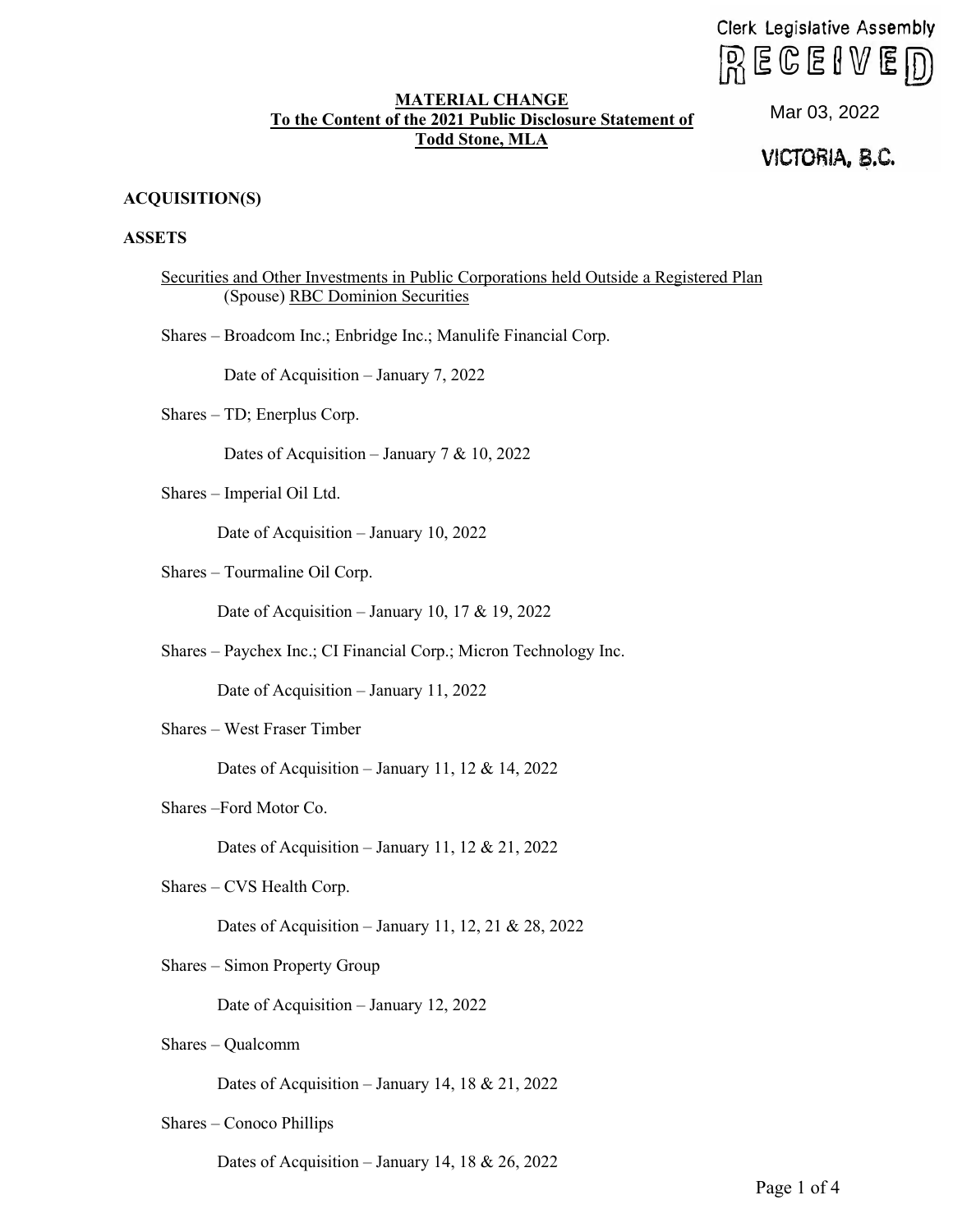Shares – WPP PLC American Depository Shares

Dates of Acquisition – January 18 & 19, 2022

Shares – First Quantum Minerals

Dates of Acquisition – January 18 & 20, 2022

Shares – Morgan Stanley; BHP Group PLC American Depository

Date of Acquisition – January 20, 2022

Shares – Micron Technology Inc.; ST Microelectronics; Granite Real Estate Investment Trust Date of Acquisition – January 21, 2022

Shares – Keycorp

Dates of Acquisition – January 21 & 27, 2022

Shares – CIBC

Dates of Acquisition – January 24 & 26, 2022

Shares – Abbvie Inc.

Dates of Acquisition – January 26 & 28, 2022

Shares – Apple Inc.

Dates of Acquisition – January 27 & 31, 2022

#### **DISPOSITION(S)**

## **ASSETS**

Securities and Other Investments in Public Corporations held Outside a Registered Plan (Spouse) RBC Dominion Securities

Shares – Nvidia Corp.

Date of Disposition (Partial) – January 5, 2022 Date of Disposition (Total) – January 7, 2022

Shares – Bank of Montreal; Nutrien Ltd.; ST Microelectronics; ING Groep; Morgan Stanley

Dates of Disposition (Partial) – January 7, 2022

Shares – Thermo Fischer Scientific

Date of Disposition (Total) – January 7, 2022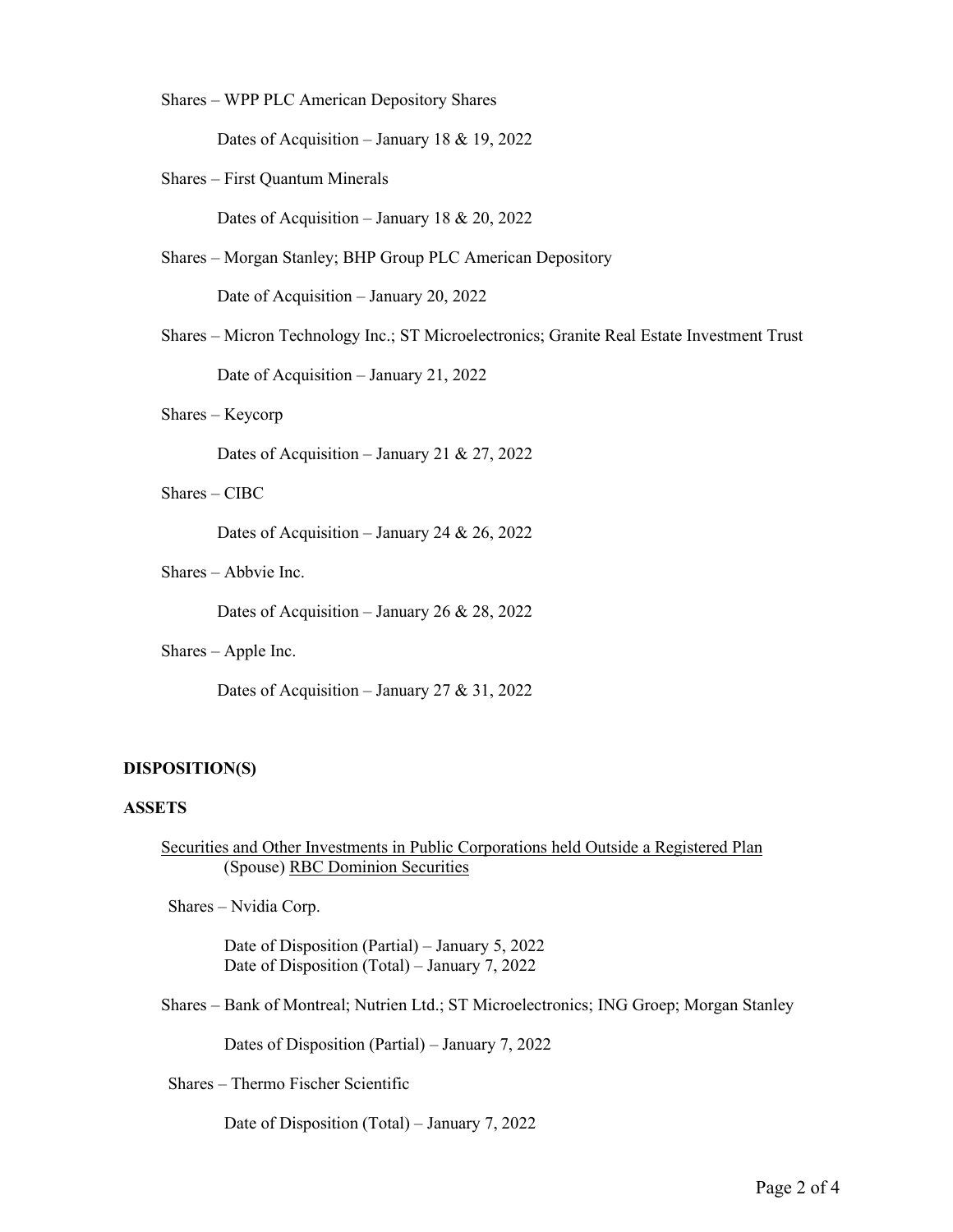Shares – Imperial Oil Ltd.

Date of Disposition (Partial) – January 10, 2022

Shares – Brookfield Infrastructure Partners

Date of Disposition (Partial) – January 13, 2022

Shares – Gartner Inc.

Date of Disposition (Total) – January 11, 2022

Shares – Teck Resources

Dates of Disposition (Partial) – January 11 & 13, 2022

Shares – TFL Intl. Inc.

Date of Disposition (Total) – January 12, 2022

Shares – Canadian Natural Resources Ltd.; WSP Global Inc.

Date of Disposition (Partial) – January 13, 2022

Shares – Palo Alto Networks Inc.

Date of Disposition (Partial) – January 11, 2022 Date of Disposition (Total) – January 14, 2022

Shares – Cenovus Energy Inc.

Date of Disposition (Partial) – January 13 & 24, 2022

Shares – Simon Property Group

Date of Disposition (Partial) – January 11 & 18, 2022 Date of Disposition (Total) – January 27, 2022

Shares – Alphabet Corp.

Date of Disposition (Partial) – January 11, 2022 Date of Disposition (Total) – January 14, 2022

Shares – Marvell Technologies

Date of Disposition (Partial) – January 11, 2022 Date of Disposition (Total) – January 21, 2022

Shares – Tourmaline Oil Corp.

Date of Disposition (Partial) – January 14 & 24, 2022

Shares – Accenture PLC

Date of Disposition (Partial) – January 10, 2022 Date of Disposition (Total) – January 18, 2022